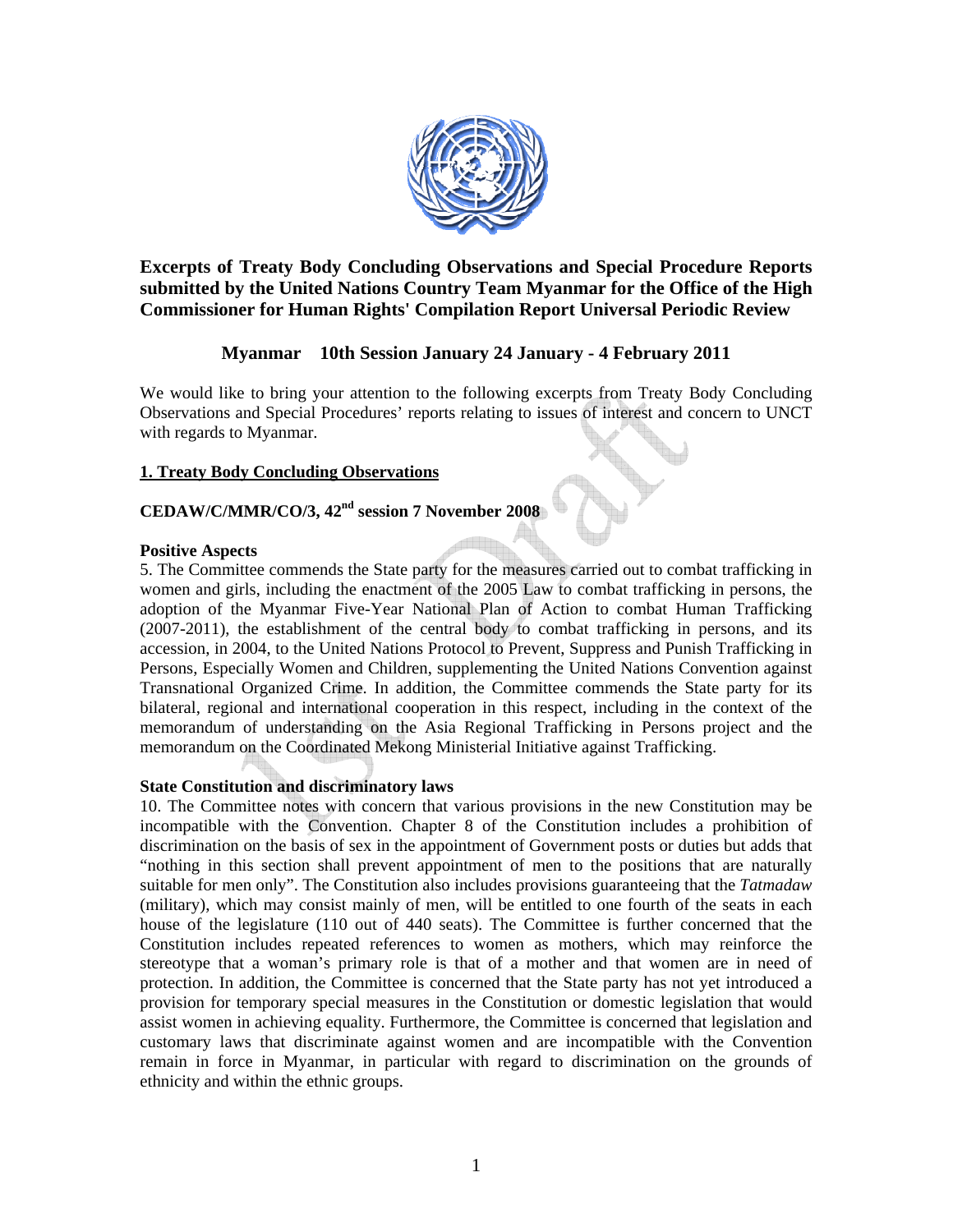11. The Committee urges the State party to raise the awareness of legislators about the need to give priority attention to legislative reforms in order to achieve de jure equality for women and compliance with the State party's international treaty obligations. In this respect, the Committee calls upon the State party to formulate organic laws which would make the Constitution fully compatible with the Convention, review all the existing domestic laws that are not in compliance with the Convention and formulate new laws that would ensure the practical application of gender equality. The State party should consider introducing provisions providing for temporary special measures that would assist women in achieving equality. The Committee recommends that the State party seek technical support, if needed, from the international community in this regard.

## **Visibility of the Convention**

12. The Committee is concerned that there is inadequate knowledge of the rights of women under the Convention, its concept of substantive gender equality and the Committee's general recommendations, within society in general, including in all branches of the Government and among the judiciary at all levels, as indicated by the absence of information on any court decisions that refer to the Convention. It is further concerned that women themselves are not aware of their rights under the Convention and thus lack the capacity to claim them.

## **Legal complaints mechanisms, including a national human rights institution**

14. The Committee notes the establishment in 2000 of the Myanmar Human Rights Committee, which was renamed the Myanmar Human Rights Body in November 2007, and that women who wish to complain about gender-based discrimination can send complaint letters to MWAF. However, the Committee is concerned that the State party does not have a more comprehensive and effective legal system for receiving complaints, especially from women of ethnic groups, and it regrets the lack of data on and analysis of complaints filed with MWAF and their outcome. The Committee takes note of the information provided by the delegation that the State party plans to establish a national human rights institution in compliance with the Principles relating to the status of national institutions for the promotion and protection of human rights (the Paris Principles (General Assembly resolution 48/134, annex)).

15. The Committee urges the State party to strengthen its legal complaints system to ensure that women, especially women of ethnic groups, have effective access to justice. The State party is encouraged to accelerate the process of establishing a national human rights institution in accordance with the Paris Principles. The State party should ensure that this institution will be provided with a broad mandate in respect of human rights, as well as sufficient human, financial and technical resources for its effective functioning, and that its composition and activities will be gender-sensitive and fully address the issue of women's human rights. Furthermore, the Committee calls upon the State party to collect data on the number of complaints filed with MWAF and classify the types of complaints received, as well as information on their outcome. The State party should provide such information in its next periodic report.

#### **National machinery for the advancement of women**

17. The Committee recommends that the State party expeditiously strengthen its national machinery in order to ensure strong institutional mechanisms for the promotion of gender equality. In particular, the Committee urges the State party to revise existing funding allocation policies and ensure the provision of the necessary authority and adequate human, financial and technical resources to the national machinery to coordinate implementation of the Convention and work effectively for the promotion of gender equality. The composition of such organizations should include full-time women professionals at both the State and local levels. The Committee encourages the State party to mainstream gender equality and establish gender focal points in the ministries.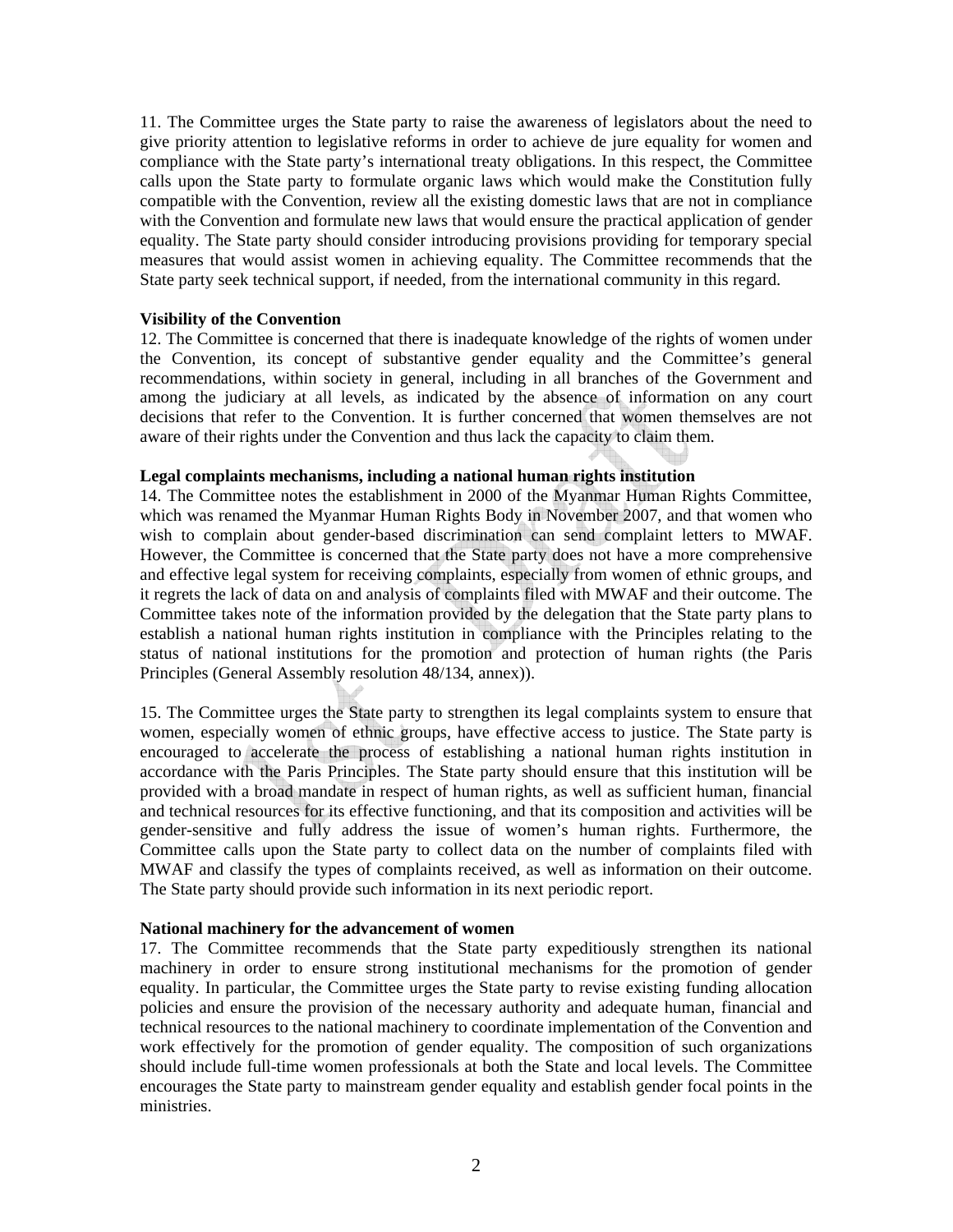#### **Non-governmental organizations**

19. The Committee urges the State party to take concrete steps to create and ensure an enabling environment in which civil society and women's groups focused on gender equality and women's empowerment can conduct programmes and activities without restrictions or fear of reprisal. The State party should also take effective steps to encourage and facilitate the active participation of civil society in the full implementation of the Convention, including in the follow-up to concluding observations, for the promotion and protection of women's human rights. In addition, the Committee urges the State party to review its regulations for registration of and support for NGOs. In this respect, the Committee recommends that the State party recognize the value and contributions made by unregistered organizations, as well as simplify the registration process for local and national organizations, including by providing clear criteria for such registration, and minimize any barriers to working and registering as an NGO in Myanmar.

#### **Negative cultural practices and stereotypes**

21. The Committee requests the State party to view its cultures as dynamic aspects of the country's life and social fabric and as subject, therefore, to change. It urges the State party to put in place without delay a comprehensive strategy, including review and formulation of legislation, to modify or eliminate cultural practices and stereotypes that discriminate against women, in conformity with articles 2 (f) and 5 (a) of the Convention. Such measures should include efforts to raise awareness of this subject, targeting women and men at all levels of society, which should be undertaken in collaboration with civil society. The Committee encourages the State party to effectively use innovative measures to strengthen understanding of the equality of women and men and to work with the media to enhance a positive and non-stereotypical portrayal of women. The Committee urges the State party to use all forms of education (formal, non-formal and informal), including the socialization process through parenting and community social interaction, to eradicate negative stereotypes, attitudes and practices. The State party is encouraged to carry out studies on this subject, including among the ethnic and religious groups, and to seek assistance, if needed, from the international community for this purpose.

#### **Violence against women**

23. The Committee urges the State party to give priority attention to combating violence against women and girls and to adopt comprehensive measures to address all forms of violence against women and girls, in accordance with its general recommendation 19. It requests the State party to raise public awareness, through the media and education programmes, of the fact that all forms of violence against women are a form of discrimination under the Convention and therefore in violation of women's human rights. The Committee calls upon the State party to ensure that violence against women and girls, including domestic violence and all forms of sexual abuse, constitutes a criminal offence; that perpetrators are prosecuted, punished and rehabilitated; and that women and girls who are victims of violence have access to immediate means of redress and protection. The Committee requests the State party to remove any impediments faced by women in gaining access to justice and recommends the implementation of training for the judiciary and public officials, in particular law-enforcement personnel and health-service providers, in order to ensure that they are sensitized to all forms of violence against women and can provide adequate gender-sensitive support to victims. It also recommends the establishment of high-quality counselling services and shelters for victims of violence. The Committee requests the State party to provide information in its next report on the laws and policies in place to deal with violence against women and girls and on the impact of such measures, as well as data and trends on the prevalence of various forms of such violence, disaggregated by age and ethnic group. The Committee recommends that the State party undertake studies and/or surveys on the extent of such violence and its root causes.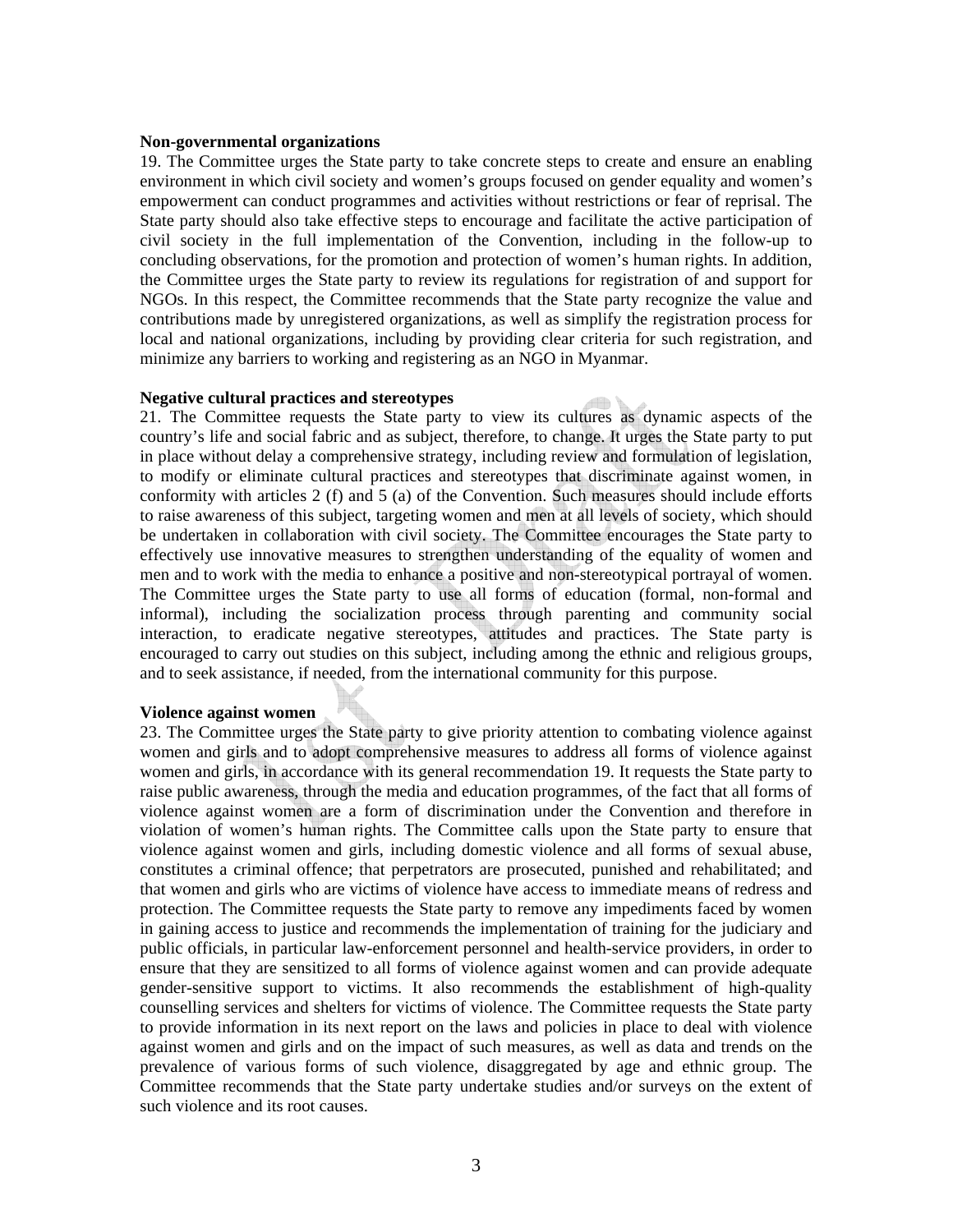## **Trafficking**

26. While noting the measures referred to in paragraph 5 above, as well as the training-of-trainers programme for protection against trafficking in persons, the Committee expresses concern at the persistence of trafficking and sexual exploitation of women and girls in the country. The Committee is also concerned at reports that the 2005 anti-trafficking law has been abused and that some innocent people have been arrested on false trafficking charges. It is further concerned at the inadequate protection procedures granted for returned trafficked victims from abroad, especially from China, along the border areas, and at the State party's failure to address the root causes of migration in and from Myanmar, and its consequent inability to seriously address the trafficking problem.

27. The Committee urges the effective implementation of the National Action Plan to Combat Human Trafficking, including the prevention of trafficking and the timely prosecution and punishment of traffickers, both those who are directly or indirectly involved in trafficking and those who are negligent in dealing with or preventing trafficking cases, as well as the provision of protection from traffickers/agents and support to victims. The Committee recommends that information and training on the anti-trafficking legislation be provided to the judiciary, lawenforcement officials, including border police, immigration officers, public officials and social workers in all parts of the country. The State party should ensure that the anti-trafficking legislation and directives are not misused by authorities to impose increased restrictions on communities or falsely arrest and charge innocent people, particularly women of ethnic groups. In addition, the Committee recommends that the State party conduct comparative studies on trafficking, covering both cross-border and rural-to-urban trafficking, and address the root causes of trafficking, including migration, in order to eliminate the vulnerability of girls and women to sexual exploitation and traffickers and to undertake efforts for the rehabilitation and social integration of women and girls who are victims of exploitation and trafficking. In this respect, the State party should take the necessary steps to ensure that trafficked women and girls have access to quality medical care, counselling, financial support, adequate housing and opportunities for further training, as well as access to free legal services. The State party should also allocate the necessary budgetary funds for the effective implementation of the 2005 anti-trafficking law and other relevant measures. The Committee calls upon the State party to ensure systematic monitoring and periodic evaluation in this respect, including collection and analysis of data.

## **Participation in political and public life**

29. The Committee recommends that the State party pursue sustained policies aimed at the promotion of women's full and equal participation in decision making in all areas of public, political and professional life. It recommends that the State party fully utilize general recommendation 23, concerning women in public life, and calls upon the State party to further adopt, wherever necessary, temporary special measures in accordance with article 4, paragraph 1, of the Convention and the Committee's general recommendation 25, in order to accelerate women's full and equal participation in public and political life, in particular at high levels of decision-making. This includes women in international and diplomatic positions of responsibility, beyond attending international meetings. It recommends the implementation of awareness-raising activities about the importance of women's participation in decision-making for society as a whole and the development of targeted training and mentoring programmes for women candidates and women elected to public office. It further recommends that the State party offer training programmes on leadership and negotiation skills for current and future women leaders. The Committee urges the State party to carefully monitor the effectiveness of measures taken and results achieved. The Committee calls upon the State party to use the formulation of its new electoral law as an opportunity to include women, in accordance with the provisions on non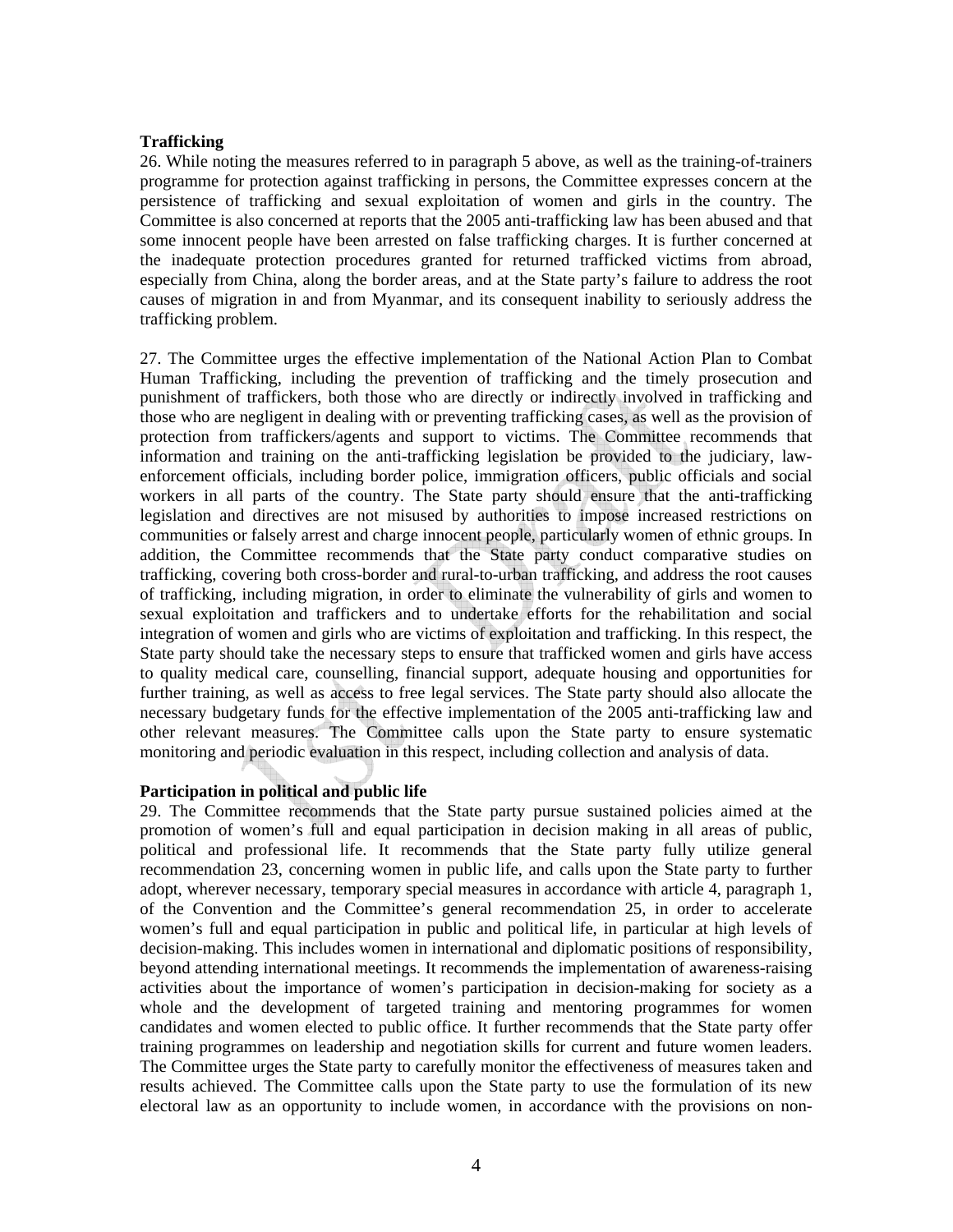discrimination in its Constitution, and to increase women's political participation. The State party is encouraged to use targets and quotas, as appropriate, in this respect.

## **Discriminatory nationality law**

30. The Committee regrets the limited information provided on the entitlements to acquire Myanmar citizenship under the 1982 citizenship law, including with respect to women acquiring citizenship based on their marital status and passing citizenship to their children born outside the country, as well as children with non-national fathers.

31. The Committee calls upon the State party to review the 1982 citizenship law and repeal or amend it, as appropriate, in order to bring it fully into compliance with article 9 of the Convention. It also calls on the State party to provide more information on Myanmar citizenship rights, including on birth certificates of children born in Myanmar, in particular children of ethnic groups, in its next periodic report.

32. While noting the State party's issuance of temporary registration certificates to the Muslim minority in northern Rakhine State, the Committee is concerned that, under the 1982 citizenship law, the members of that minority group, including returnees, have been denied Myanmar citizenship, which has seriously curtailed the full exercise of their civil, political, economic, social and cultural rights and led to various discriminatory practices. It is also concerned that their entitlement to such citizenship is unclear and notes that this continuing discrimination is in violation of article 9 of the Convention.

33. The Committee urges the State party to grant citizenship to residents, in particular, on the basis of their long-standing ties to Myanmar, to the Muslims of northern Rakhine State and to allow them, in particular the women, the full enjoyment of their human rights. The State party is encouraged to continue to collaborate with the international community, especially the Office of the United Nations High Commissioner for Refugees (UNHCR), in those efforts.

## **Education**

35. The Committee urges the State party to enhance its compliance with article 10 of the Convention and ensure that "education for all" is realized. It encourages the State party to take steps to overcome traditional attitudes that in some rural areas constitute obstacles to girls' and women's education. The Committee recommends that the State party implement measures to ensure equal access of girls and women to all levels of education and retain girls in school. The State party should take the necessary steps to increase the number of qualified teachers, including through providing appropriate and continuous training, and to ensure the provision of an adequate educational infrastructure, especially in rural and remote areas, and sufficient supplies of teaching materials and textbooks that are not sex-discriminatory. The Committee urges the State party to allocate the necessary budget for the implementation of various projects and programmes. It also requests the State party to provide information in its next report on the measures taken and on their gender impact. It also calls upon the State party to review and improve its statistics in the area of education and to carry out human rights education in all schools.

## **Employment**

37. The Committee requests the State party to ensure equal opportunities for women in the labour market, in accordance with article 11 of the Convention. It calls on the State party to review its labour laws and ensure that employment legislation applies to and is enforced in the public and private sectors. The Committee also calls upon the State party to provide a regulatory framework for the informal sector, with a view to providing access to social protection and benefits. It calls on the State party to provide, in its next report, detailed information, including data disaggregated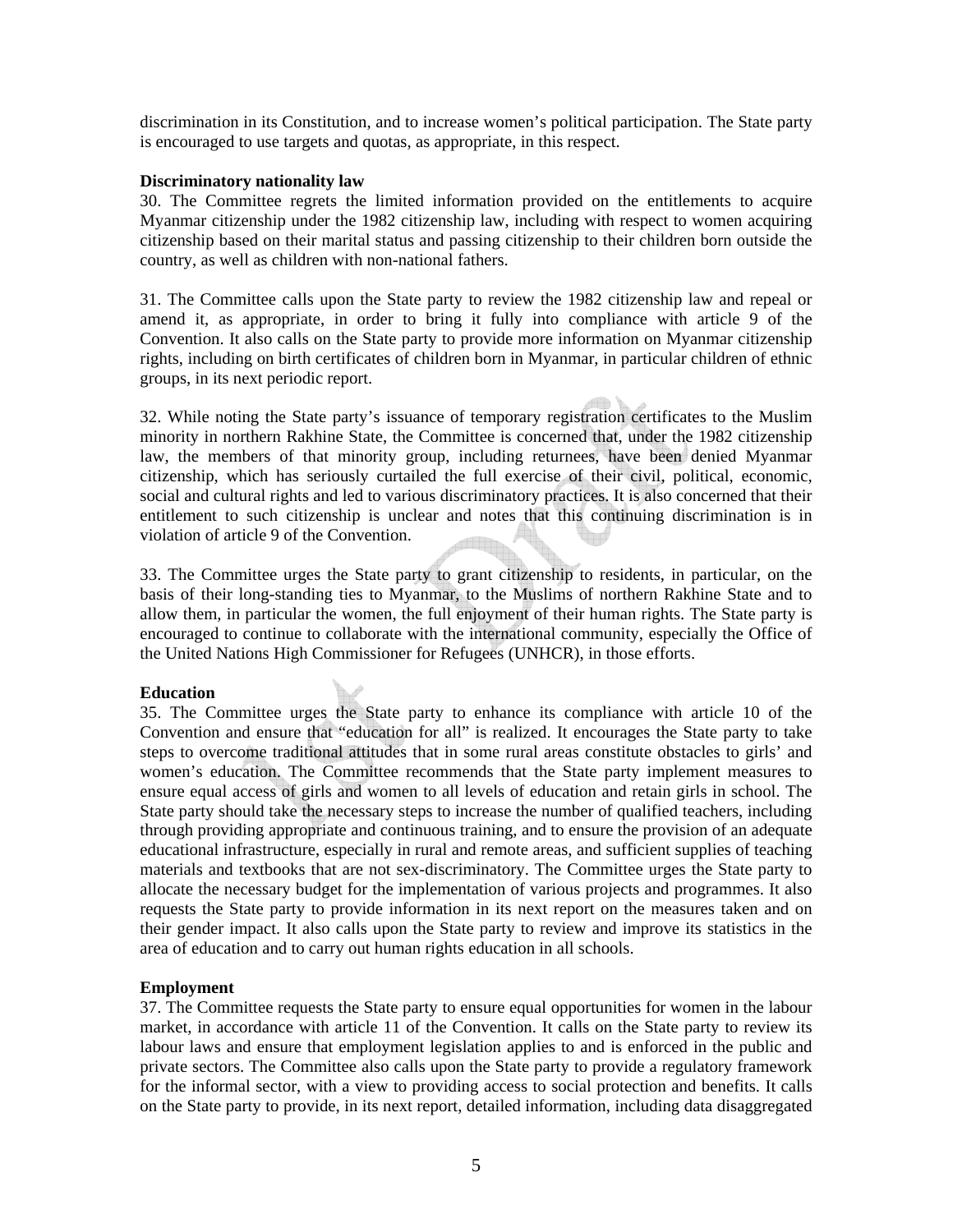by sex; analysis on the situation of women in the field of employment, in both the formal and informal sectors, and trends over time; and information about measures taken and their impact on realizing equal opportunities for women in the employment sectors, including in new fields of employment and entrepreneurship. The Committee also requests the State party to provide in its next periodic report detailed information about legal provisions and their monitoring and enforcement; equal pay for work of equal value; and existing complaints mechanisms, as well as statistical information concerning their use by women and their outcomes.

#### **Women in northern Rakhine State**

42. The Committee expresses its deep concern at reports that Muslim women and girls in northern Rakhine State endure multiple restrictions and forms of discrimination which have an impact on all aspects of their lives, including severe restrictions on their freedom of movement; restricted access to medical care, food and adequate housing; forced labour; and restrictions on marriages and pregnancies. The Committee is also concerned that the population in northern Rakhine State, in addition to being subject to policies imposed by the authorities, maintains highly conservative traditions and a restrictive interpretation of religious norms, which contribute to the suppression of women's and girls' rights.

43. The Committee urges the State party to urgently eliminate all forms of violence and discrimination against women in northern Rakhine State and, in particular, to alleviate the heavy restrictions on the movement of residents within northern Rakhine State, especially women and girls. The Committee further urges the State party to lift the orders concerning marriage authorization and restriction of pregnancy, which violate the human rights of those women. The State party should also take effective measures to improve their access to primary health care and basic education. The State party is encouraged to continue to collaborate with the international community, especially UNHCR and the United Nations Population Fund, in those efforts.

#### **Rural women**

45. The Committee calls upon the State party to take the necessary measures to increase and strengthen the participation of women in designing and implementing local development plans and pay special attention to the needs of rural women by ensuring that they participate in decision-making processes and have improved access to, inter alia, health care, education and social services. Furthermore, the State party should ensure that development projects are implemented only after gender impact assessments involving rural women have been undertaken. In addition, the State party should ensure that opium eradication is carried out together with the development of sustainable alternative livelihoods with local communities, where rural women are most affected. The Committee requests the State party to include in its next report information on the achievements of constructive governmental interventions and comprehensive data on the situation of rural women in all areas covered by the Convention.

## **CRC**/**C/15/Add.237, 36th session 30 June 2004**

#### **Birth registration and citizenship**

34. While noting the progress achieved by the State party in registering children at birth, the Committee remains concerned at the large number of children whose births have not been registered. The Committee is further concerned that religion and ethnic origin are specified on the identity card and is deeply concerned that the Citizenship Act establishes three different categories of citizenship, possibly resulting in some categories of children and their parents being discriminated against, stigmatized and/or denied certain rights.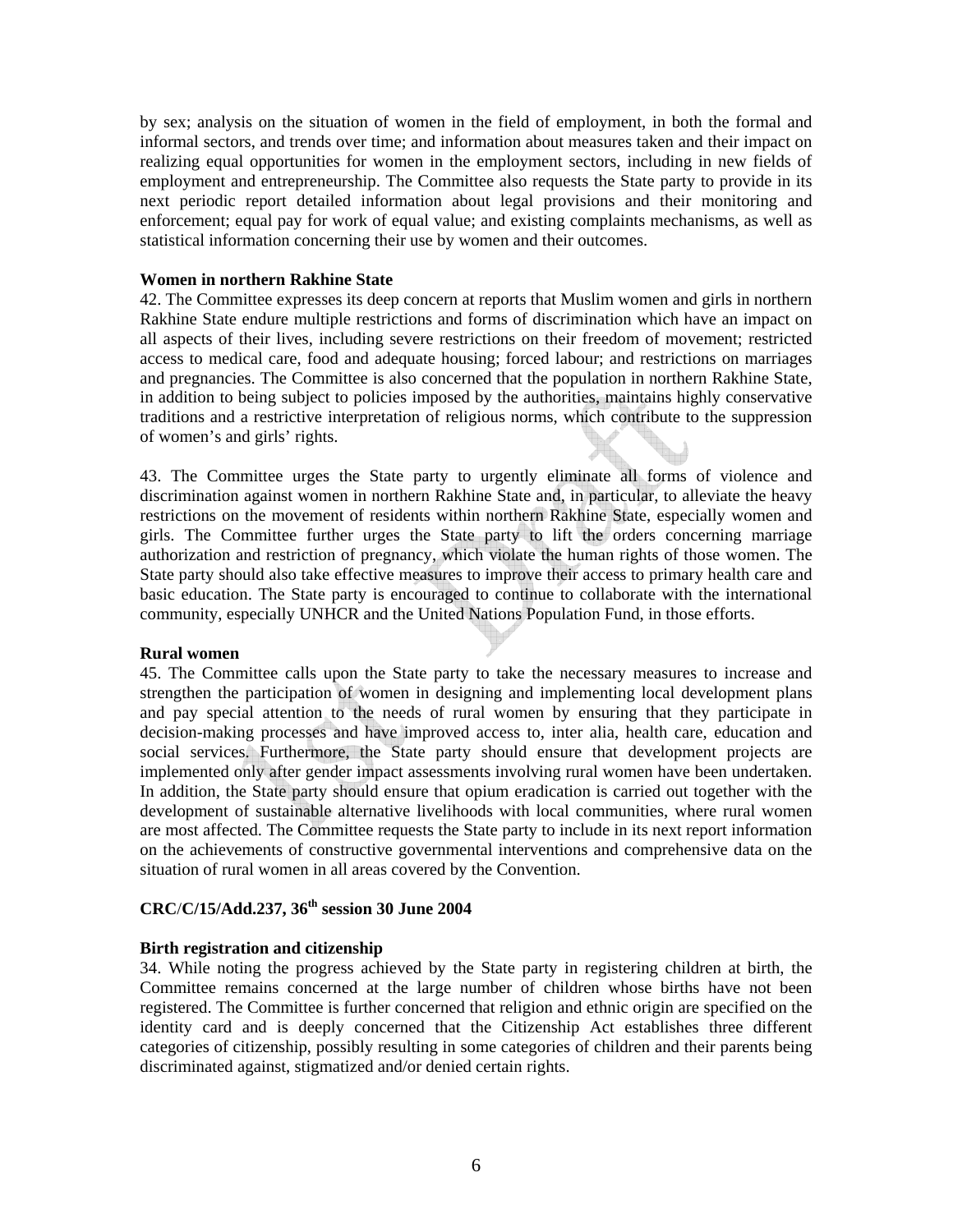35. In light of article 7 of the Convention, the Committee urges the State party to strengthen its efforts to reform its civil registration system to ensure that all children are registered at birth without discriminatory conditions, through, inter alia, conducting awareness-raising campaigns and a review of the existing registration system. It is also encouraged to consider facilitating birth registration procedures through mobile units for remote areas. In line with its previous recommendations (ibid., paras. 28 and 34), the Committee recommends that the State party abolish the categories of citizens, as well as the statement on the national identity card of the religion and ethnic origin of citizens, including children.

#### **Refugee/internally displaced children**

64. The Committee notes that a large number of returnees from Bangladesh to northern Rakhine State have gone back to their villages of origin, but is concerned that some 850,000 Muslim residents in northern Rakhine State and large numbers of persons of Chinese or Indian descent throughout the country remain stateless, making it impossible for children of these families to benefit from the provisions and principles of the Convention. The Committee is further concerned at the very high number of children and their families who were internally displaced in Myanmar and that many were forced to seek asylum in neighbouring countries owing to the armed insurgencies taking place in various parts of Myanmar.

65. In light of articles 7, 22 and other relevant provisions of the Convention, the Committee recommends that the State party:

(a) Take the necessary measures to allow children and their families who have returned to Myanmar and who are stateless to acquire Myanmar citizenship by way of naturalization;

(b) Strengthen its efforts to provide adequate assistance to internally displaced children, including their access to food, education and health, and to support the return home of internally displaced populations and their reintegration into their communities;

(c) Prevent situations which force children and their families to leave Myanmar;

(d) Ratify the 1951 Convention relating to the Status of Refugees and its 1967 Protocol and the 1954 Convention relating to the Status of Stateless Persons; and

(e) Work closely in this regard with UNHCR and UNICEF.

#### **Child soldiers/children affected by armed conflict**

67. In light of articles 34 and 38 and other related articles of the Convention, the Committee recommends that the State party:

(a) Strengthen its efforts to end the armed conflict and to ensure that the protection and promotion of children's rights are given due consideration in any peace negotiations;

(b) Prioritize the demobilization and reintegration of all combatants under 18;

(c) Continue to take measures to ensure that all military recruits meet the minimum age recruitment of 18 years and that they enter voluntarily;

(d) Ensure that all armed groups reintegrated into the national armed forces adhere to the minimum age of recruitment of 18 years;

(e) Develop, in collaboration with NGOs and international organizations, a comprehensive system of psychosocial support and assistance for children affected by the conflict, in particular child combatants, unaccompanied internally displaced persons and refugees, returnees and landmine survivors, while ensuring their privacy;

(f) Take effective measures to ensure that children affected by the conflict can be reintegrated into the education system, including through non-formal education programmes and by prioritizing the restoration of school buildings and facilities and the provision of water, sanitation and electricity in conflict-affected areas; and

(g) Seek in this regard technical assistance from, inter alia, UNICEF.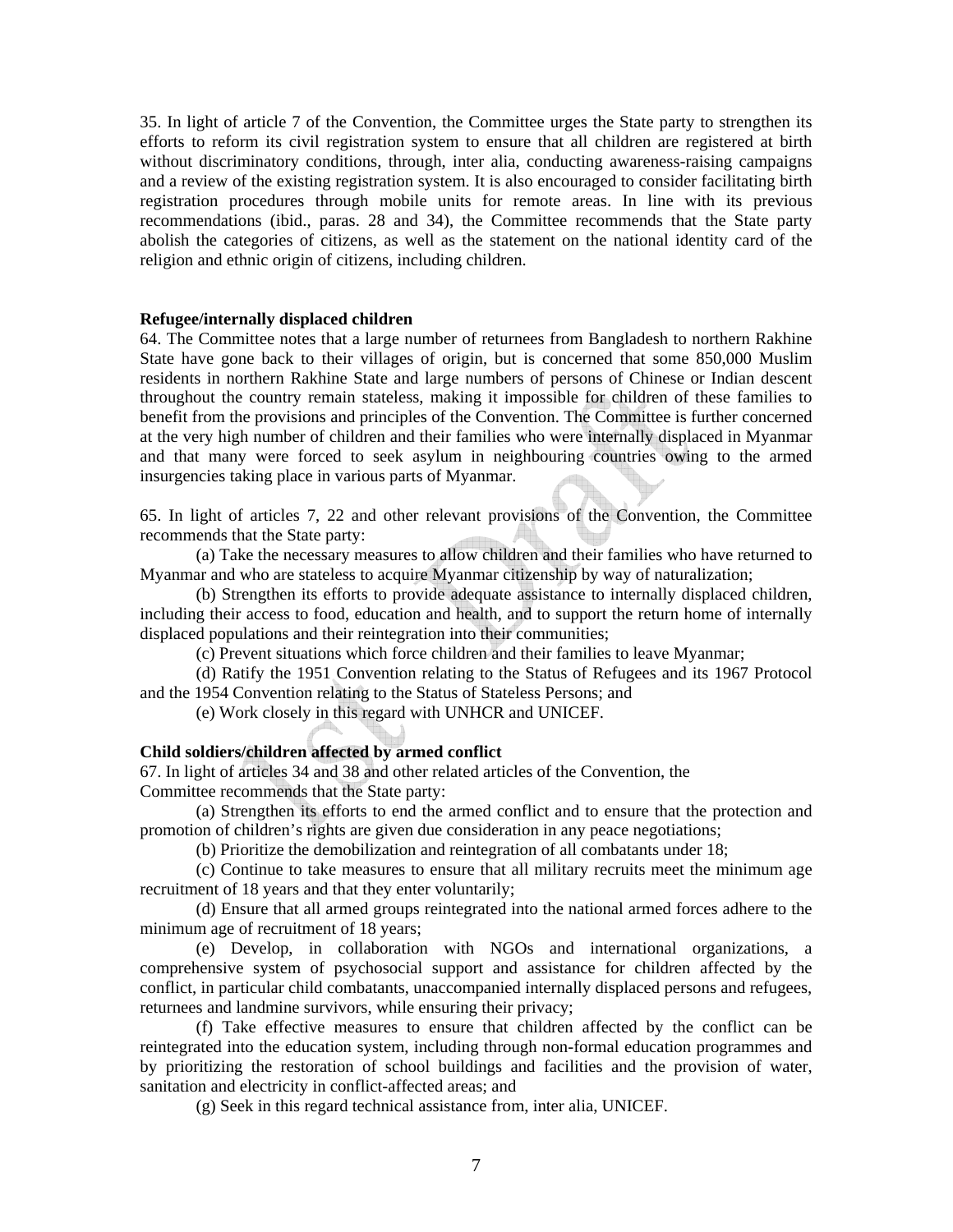## **Trafficking in children**

72. The Committee notes the various activities carried out by the State party to combat human trafficking, such as the establishment of an inter-agency working group on trafficking and targeted research and awareness-raising activities, yet is concerned at the large number of children being trafficked for their exploitation to neighbouring countries, notably Thailand.

## 73. The Committee recommends that the State party:

(a) Formulate a national plan of action to combat trafficking;

(b) Further strengthen the necessary measures to prevent and combat the sale and trafficking of children, including awareness-raising campaigns and educational programmes, targeting parents in particular;

(c) Increase cross-border cooperation and collaboration with neighbouring countries within the framework of the United Nations Inter-Agency Project to Combat Trafficking in Women and Children in the Mekong Sub-region (UNIAP), including through bilateral and multilateral agreements;

(d) Facilitate the reunification of child victims with their families and provide adequate care and rehabilitation for them; and

(e) Continue to seek assistance from, among others, UNICEF.

## **2. Special Procedures Reports**

# **A/HRC/13/48, 13th session 10 March 2010**

## **Progress report of the Special Rapporteur on the situation of human rights in Myanmar, Tomás Ojea Quintana**

#### **(Statelessness/Discrimination/Displacement)**

59. The provisions in the Constitution are currently confined to citizens, and the very restricted requirement of having both parents as nationals of the country for citizenship will render some people stateless. It is estimated that there are over 723,000 people without citizenship in Myanmar.

61. The Special Rapporteur remains deeply concerned about ongoing conflict in border areas, particularly in eastern Myanmar. Since 1996, up to 1 million people in Myanmar, half of them in the eastern part of the country, have been displaced. Entire communities have been forced to relocate and their houses and food supplies burned to prevent their return. Those who refuse forced relocations and choose to hide risk military attacks. While the number of conflict-affected areas has been reduced with ceasefire agreements, armed clashes affecting civilians caught in the middle continue to be reported.

62. It is estimated that there are over 184,000 refugees originating from Myanmar. An estimated 2 million migrants from Myanmar are currently found in Thailand. Thousands of ethnic Chin have crossed the border to the State of Mizoram in India, where some 75,000–100,000 undocumented Chin from Myanmar live. Muslim residents from Northern Rakhine State of Myanmar continue to seek asylum in neighbouring countries and beyond. Approximately 28,000 are residing in two refugee camps in Bangladesh and have been there since 1991 in addition to about 100,000– 200,0001 residing in Bangladesh with no legal status. There are also some 40,000 individuals of concern from Myanmar in Malaysia.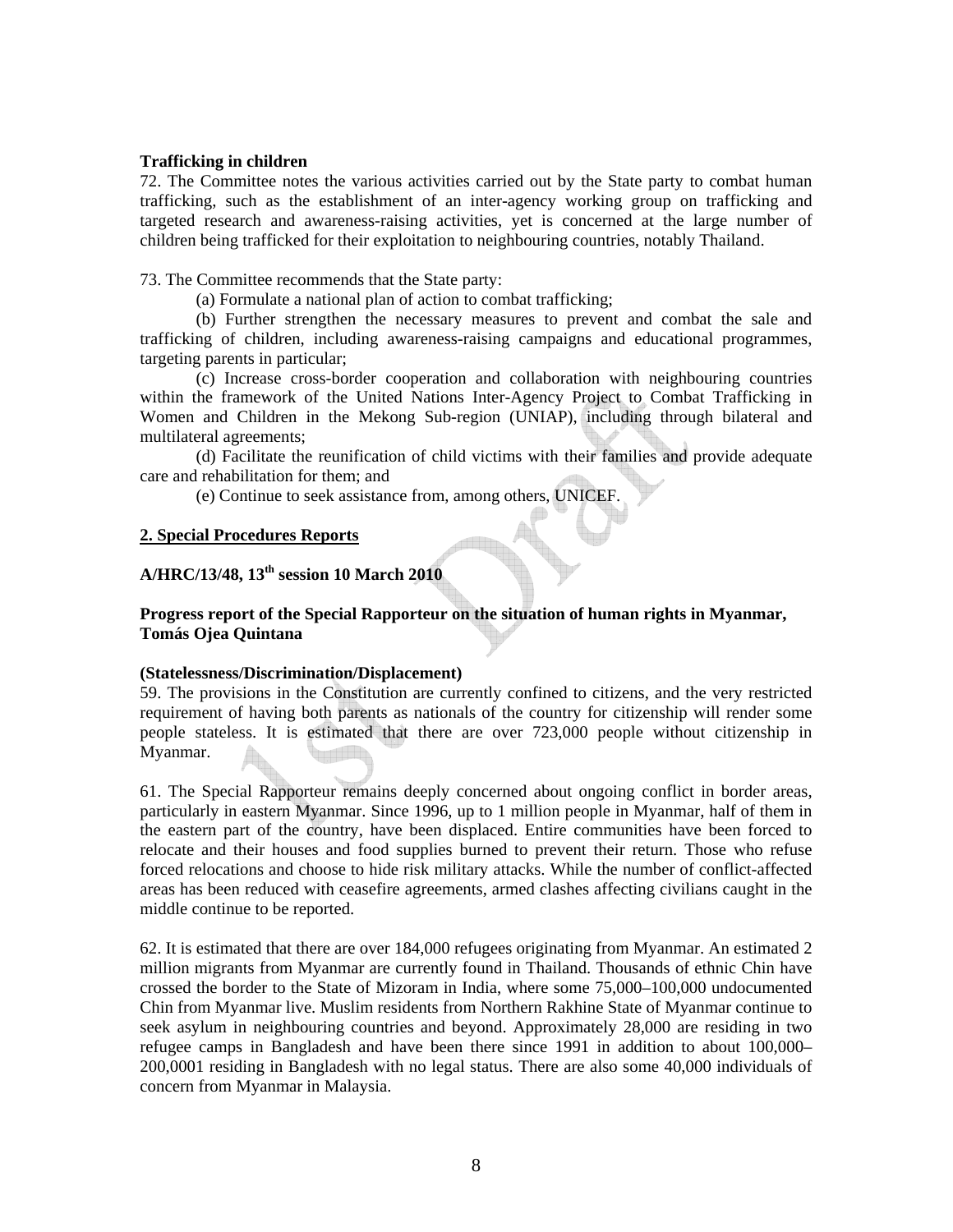65. The Special Rapporteur is alarmed by the dire human rights situation in Shan State. Since 27 July 2009, it is reported that the military have burned down over 500 houses and scores of granaries, and forcibly relocated almost 40 villages, mostly in the Laikha township. According to reports, over 100 villagers, both men and women, have been arrested and tortured. At least three villagers have been killed. This would be the largest forced relocation since 1996–1998, when over 300,000 villagers in southern and central Shan State were displaced.

83. Non-discrimination is a well-established fundamental human rights principle, explicitly referred to in the Universal Declaration of Human Rights (art. 2), as well as in the Convention on the Rights of the Child and the Convention on the Elimination of All Forms of Discrimination against Women. Article 4, paragraph 1 of the Declaration on the Rights of Persons Belonging to National or Ethnic, Religious and Linguistic Minorities (1992 Declaration on Minorities) spells out the responsibility of the State to ensure that persons belonging to minorities exercise fully and effectively all their human rights and fundamental freedoms without any discrimination and in full equality before the law. filio

84. The Special Rapporteur calls upon the Government to ensure that ethnic minorities are granted fundamental rights. The ethnic minorities in Myanmar should have the right to enjoy their own culture, to profess and practise their own religion, and to use their own language, in private and in public, freely and without interference or any form of discrimination, in accordance with the 1992 Declaration on Minorities. Policies that prevent teaching in ethnic languages in ethnic populated areas need to be changed. Ensuring the enjoyment of culture rights for ethnic minorities would contribute to the richness of Myanmar as a diverse and multi-ethnic country and would contribute to its political and social stability.

85. In the light of the 2008 Constitution, especially articles 34 (freedom of religion), 347 (equal rights of all persons before the law), and 348 (prohibition of discrimination based on race, birth, religion, official position, status, culture, sex and wealth), the Special Rapporteur urges the Government to undertake the amendment of domestic laws to ensure the full enjoyment of human rights without discrimination for all people in Myanmar.

86. During his last mission, the Special Rapporteur visited Northern Rakhine State. He is deeply concerned about the systematic and endemic discrimination faced by the Muslim community, known as the Rohingya, in this State. This discrimination, which is framed as an immigration problem, leads to basic and fundamental human rights being denied to this population. Measures taken against this population include restriction of movement, limitations on permission to marry, and forced labour.

87. The Special Rapporteur urges the Government to end the unacceptable discrimination, human rights abuses and resulting severe economic deprivation they face. This ethnic minority continues to be denied citizenship, under the 1982 Citizenship Act, which contravenes generally accepted international norms to ensure that there is no State sanctioned discrimination on the basis of religion and ethnicity. The right of children to nationality and registration at birth are guaranteed by the Convention on the Rights of the Child.

88. Since 1994 the Myanmar authorities have refused to issue birth certificates to many Muslim children. As a consequence of their statelessness, these children face discrimination with regard to education, health care and employment.

89. Unlike other people of Myanmar, this Muslim community must apply for papers from Nasaka, the border and immigration forces in Northern Rakhine State, which checks for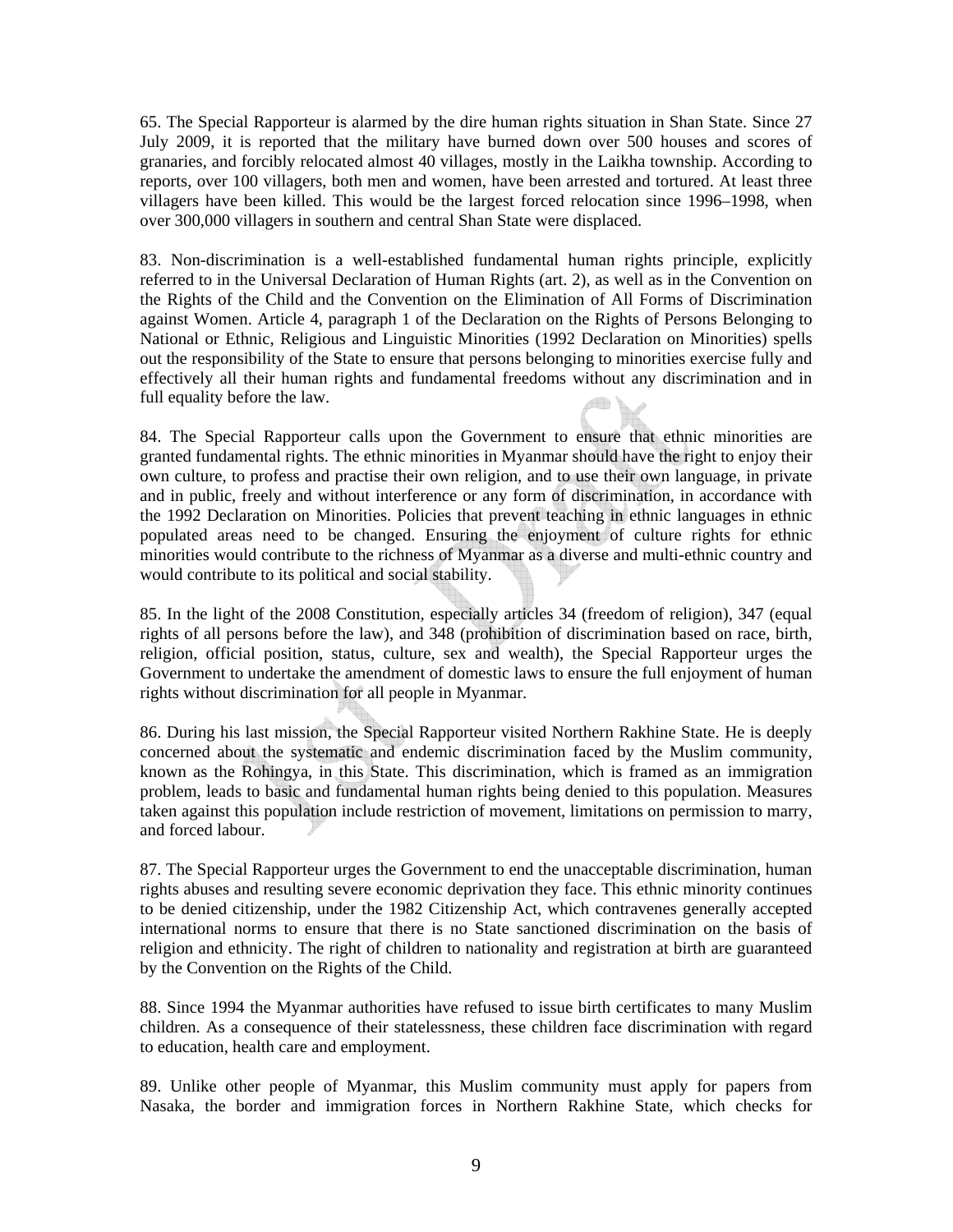citizenship and age of majority, in order to get married. This process is reported to cost 40,000 kyat (about \$40), which many Muslims cannot pay, and can take up to several years to complete. As a consequence, many Muslims are arrested and sentenced up to five years in prison for offenses relating to these requirements. The majority of the prison population of Buthidaung were Muslim, most of them for charges related to immigration or marriage offenses. However, the Supreme Court in 2009 overturned two convictions for illegal marriage. The Special Rapporteur urges the Government to consider these rulings and to release all those prisoners currently serving sentences for illegal marriage, a topic he raised with the Chief Justice during his last mission.

90. The Special Rapporteur notes that the Government should comply with the conclusions of the Committee on the Rights of the Child, which recommended that the Citizenship Act be repealed and that in the light of articles 2 (non-discrimination) and 3 (best interests of the child) of the Convention, "abolish the categorization of citizens, as well as the mention on the national identity card of the religion and the ethnic origin of citizens, including children. In the view of the Committee, all possibility of stigmatization and denial of the rights recognized by the Convention should be avoided."

91. Also of concern are the extreme restrictions on movement placed on this Muslim population due to their lack of citizenship, which limits their employment opportunities. The situation of poverty appears to be exacerbated by the frequent imposition of arbitrary taxes and forced labour, which has been on the rise since November 2008, as a consequence of military expansion in the area, as well as by the construction of a barbed wire fence along the border in March 2009 to prevent Muslims from travelling back and forth.

92. The impact of these policies of discrimination is felt through family and social breakdowns in the community. The situation has resulted in the exodus of many from the community. In 2009 hundreds attempted the dangerous journeys by boat, risking their lives at sea. Some were pushed back to the sea. Others remain in detention facilities in the countries where they landed. The risk of another mass exodus of people remains unless the economic and social conditions for the community are adequately addressed with respect for their fundamental human rights.

93. In Rakhine State, it is said that only 13 per cent of households are able to meet their food needs for the entire year, and 26 per cent of the population suffers from malnutrition. Between 70 and 90 per cent of a household's income is allocated to food purchase. Only 30 per cent of the population is said to receive public health care. A third of the population has no access to clean water. Prevalent causes of mortality are malaria, diarrhea, respiratory and skin infections, intestinal parasites and cholera. The maternal mortality rate is much higher than in the rest of Myanmar (380 women per 100,000 births). There are three doctors per 430,000 people in Maungdaw and two per 280,000 in Buthidaung.

94. The Special Rapporteur commends the Government on its agreement to extend and strengthen the presence of the Office of the United Nations High Commissioner for Refugees in Northern Rakhine State, and its identification of key social and economic areas for cooperation, which will be facilitated by the support announced by some donors. The Special Rapporteur hopes that all members of the United Nations Country Team could contribute to this cooperation in the identified areas.

120. As the Special Rapporteur stated in previous reports, there is a pattern of gross and systematic violation of human rights which has been in place for many years and still continues. The human rights that are part of this pattern are broad-ranging and include the rights to life, to liberty, to personal integrity, to freedom of expression, assembly and religion, to judicial remedy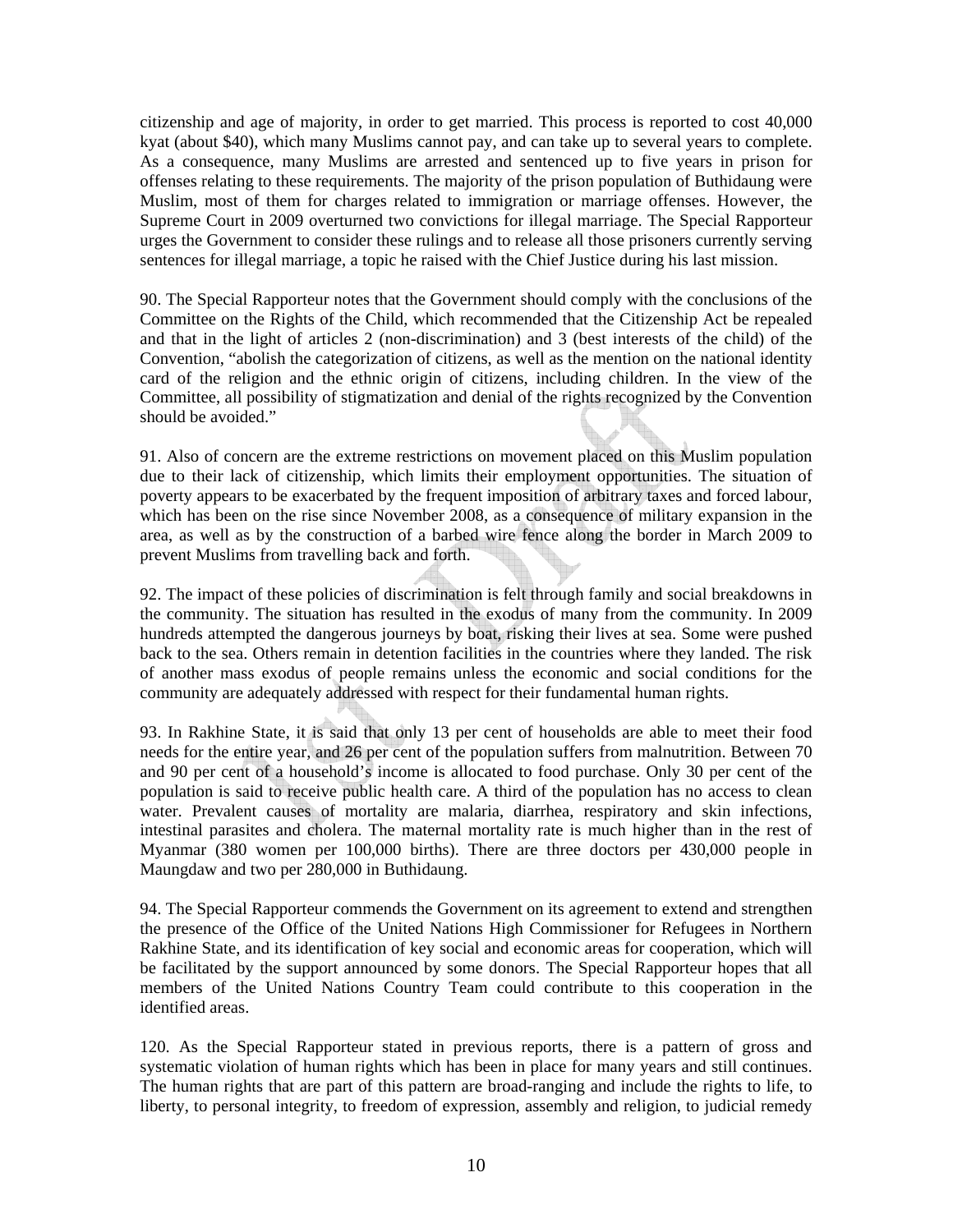and due process of law, to nationality, to protection of civilians and internally displaced communities and to prohibition against discrimination, among others.

## **A/64/318, General Assembly 64th session 24 August 2009**

#### **Report of the Special Rapporteur on the situation of human rights in Myanmar**

#### **(Displacement)**

56. The General Assembly, in paragraph 2 (d) of its resolution 63/245, expressed concern at the continuing discrimination and violations suffered by persons belonging to ethnic nationalities of Myanmar, and attacks by military forces and non-State armed groups on villages in Kayin State and other ethnic States in Myanmar, leading to extensive forced displacements and serious violations and other abuses of the human rights of the affected populations.

57. Myanmar has seen a large scale of population displacement of civilians, especially from the ethnic nationalities along the border areas. Owing to the ongoing fighting between the Government and Karen National Union (KNU), some 500,000 people are estimated to have been forced to leave their villages in Eastern Myanmar, while many others have fled to other countries in the region, sometimes under life threatening conditions.

58. In the first week of June 2009, with the escalation of fighting between the Myanmar army/Democratic Karen Buddhist Army (DKBA) and the Karen National Union/Karen National Liberation Army (KNU/KNLA), some 3,500 people, mainly women and children, were reported to have left the area of Ler Per Her internally displaced persons camp in Dta Greh Township, Pa'an District in Kayin State, to seek refuge in Thailand. These people had previously fled their villages and were living in temporary camps near the border with Thailand. It is reported that DKBA is exercising tough measures in areas vacated by KNLA such as imposing various forms of extortions of food and belongings and arbitrary taxations on civilians and enforcing forced and hazardous labour without compensation.

#### **(Statelessness)**

70. Another issue of serious concern that the Special Rapporteur has continuously raised in his reports and oral interventions is the situation of the Muslim population in Northern Rakhine State. According to the Citizenship Law (1982), this population, despite of having lived for generations in Northern Rakhine State, is not recognized as one of the 135 national races in Myanmar. Therefore, it is not granted citizenship and is stateless. However, in order to allow them to participate in the referendum on the new Constitution in May 2008, the Government issued them temporary registration cards, which could not be used to claim citizenship.

71. In his address to the Human Rights Council at its tenth session, the Special Rapporteur noted the issuance of temporary registration cards for the purpose of participation in the referendum on the new Constitution. Legally speaking, only citizens of a State who will be governed by the State Constitution have the right to express their opinion on the adoption of that Constitution. Therefore, the Special Rapporteur highlighted that nothing could be more of a proof of citizenship than to have the right to participate in the referendum on the adoption of the new **Constitution** 

72. The problem of statelessness is the root of chronic scourges endured by the Muslim population. Without any identity papers, this population needs to apply for travel permits, which are costly and cannot be obtained by everyone. Being confined to its own villages limits the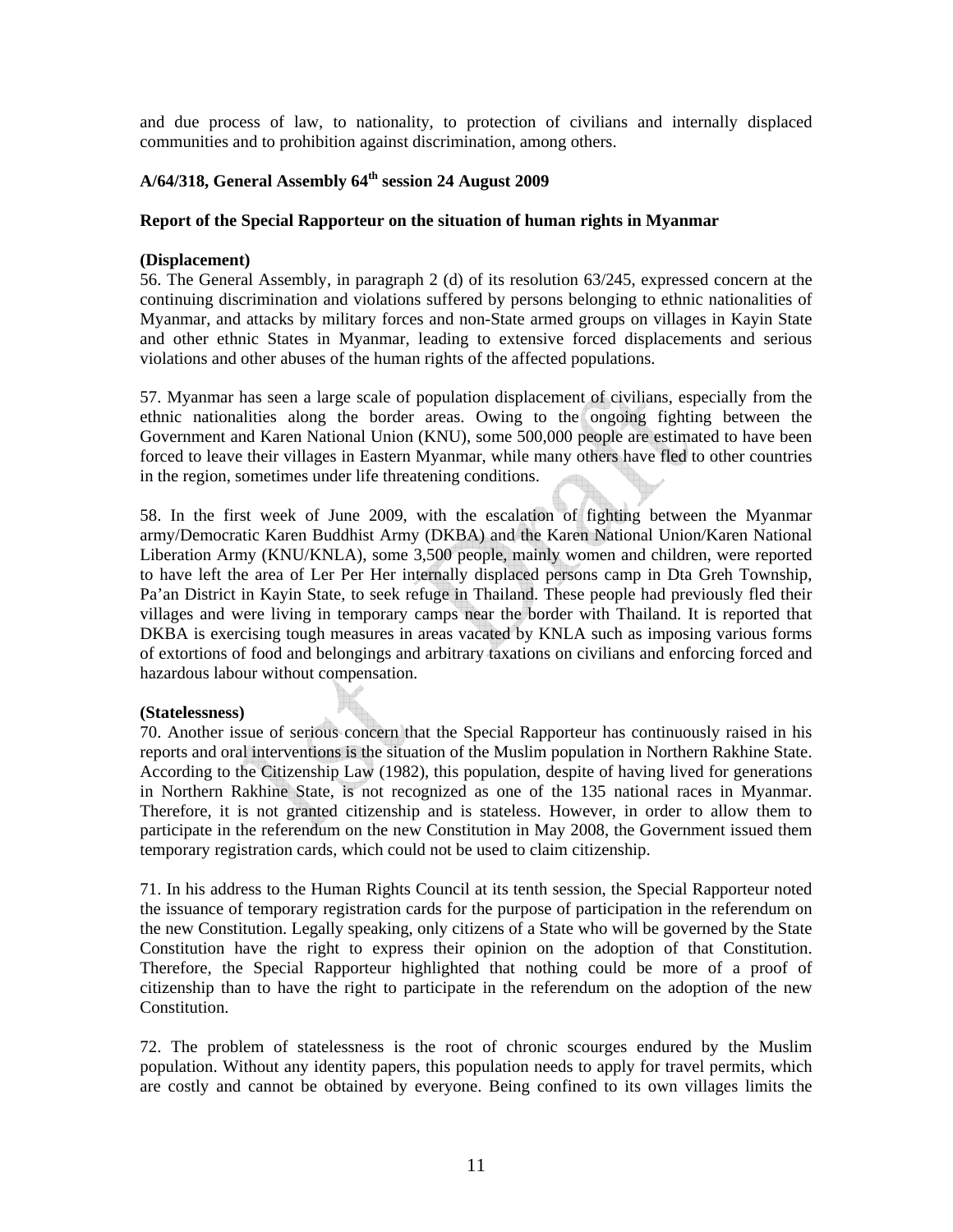possibility to have access to health care and education, to find a job, and thus to provide the basics for living in dignity.

77. Since this population does not hold any identity cards, the newborn children are not registered, which poses a question of compliance with article 7 of the Convention on the Rights of the Child, which establishes that "the child shall be registered immediately after birth and shall have the right from birth to a name, [and] the right to acquire a nationality." Those who do obtain marriage authorization are said to be restricted to two confinements.

78. The Committee on the Elimination of Discrimination against Women, in paragraph 43 of its concluding observations, urges the Government "to urgently eliminate all forms of violence and discrimination against women in northern Rakhine State, and, in particular, to alleviate the heavy restrictions on the movement of residents within northern Rakhine State, especially women and girls. The Committee further urges the State party to lift the orders concerning marriage authorization and restriction of pregnancy, which violate the human rights of those women. The State party should also take effective measures to improve their access to primary health care and basic education. The State party is encouraged to continue to collaborate with the international community, especially the Office of the United Nations High Commissioner for Refugees (UNHCR) and the United Nations Population Fund, in those efforts."

## **(UNHCR)**

96. The Special Rapporteur also welcomes the extension of the presence of UNHCR in Northern Rakhine State, which was agreed by both parties during the visit of the High Commissioner for Refugees to Northern Rakhine State in March 2009.

#### **(Human Trafficking)**

97. The Special Rapporteur commends the signing of a bilateral agreement between Myanmar and Thailand on 24 April 2009 to combat human trafficking, especially of women and children, covering areas such as prevention, protection, recovery and reintegration of victims, law enforcement and criminal justice, as well as developing and implementing joint actions between the two countries. He welcomes the endorsement of the terms of reference for an ASEAN intergovernmental commission on human rights on 20 July 2009. He is hoping that the Intergovernmental Commission will be enabled by member States to efficiently carry out its primary task of promoting and protecting human rights and fundamental freedoms of the people of ASEAN countries, including Myanmar.

## **UNGASS Country Progress Report Myanmar National AIDS Programme**  *Reporting period: January 2008 – December 2009 Submission date: 31 March 2010*

## **VII. Major challenges and remedial actions**

A combination of factors can impact access to, the reach and effectiveness of services for HIV and STI prevention, treatment and care. The population is spread over a large geographic area with diverse ethnicity including languages. The communications and transport facilities are poorly developed. The health system is poorly resourced with regard to infrastructure and equipment and there is a scarcity of appropriately skilled human resources, notably in rural and remote areas. Some parts of the population are hard to reach due to geographical isolation or ongoing security concerns due to conflict, mainly in border areas.

Domestic and international financial support remains largely insufficient to respond comprehensively to the HIV epidemic even in the most accessible parts of the country. Economic sanctions have added to the difficulties in sustaining health sector infrastructure and hospital and